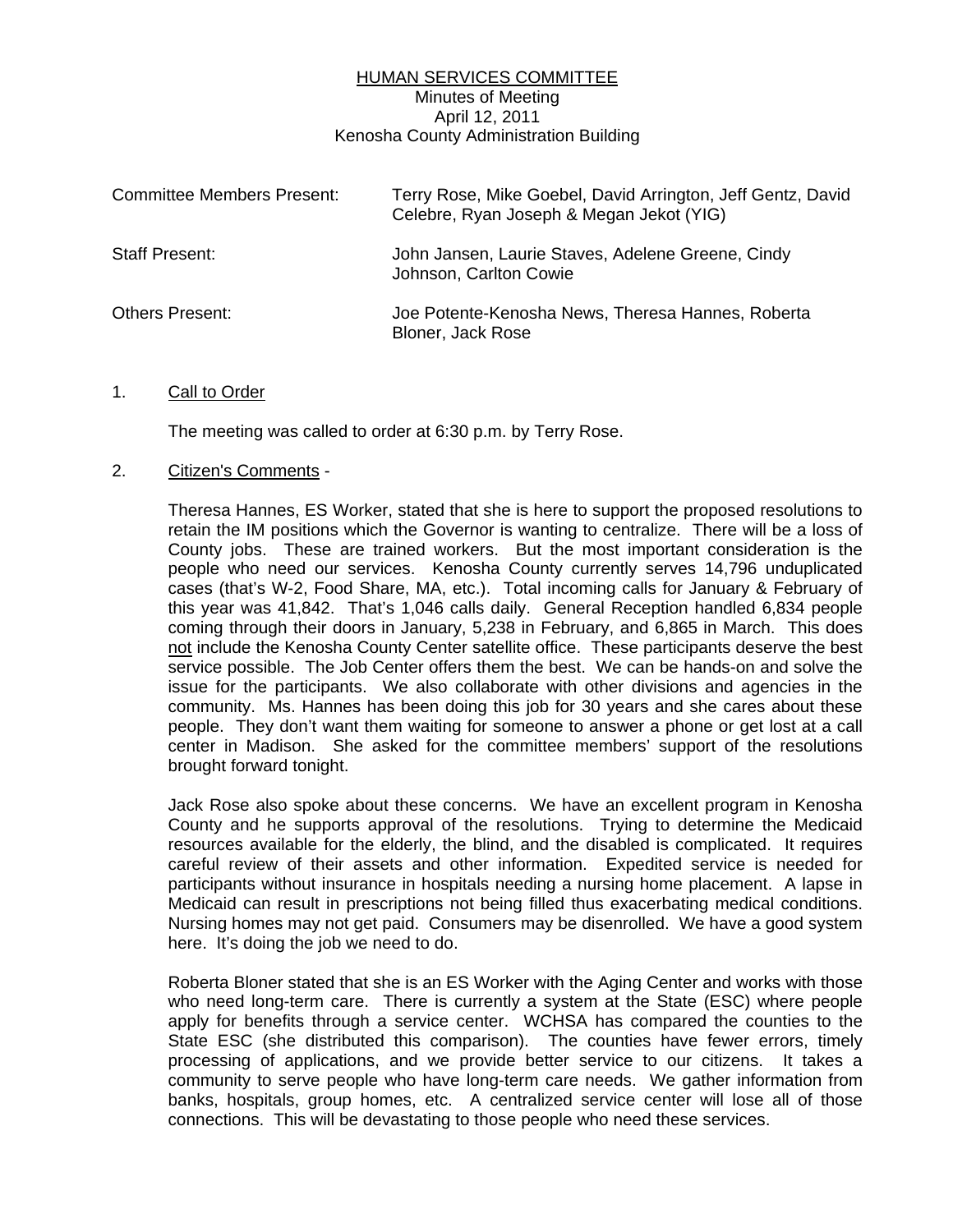# 3. Approval of Minutes - 2/22/11, 3/1/11, 3/21/11

 MOTION to approve minutes by Jeff Gentz, seconded by David Arrington. MOTION CRRIED UNANIMOUSLY.

## 4. Health: Resolution to Modify 2011 Budget to Reprogram Budgeted Grant Funds for the Coverdell Forensic Scientific Improvement Grant

 Cindy Johnson explained that this is a transfer of funds from Staff Development to the Machinery/Equipment and Purchased Services account for the lab. Laurie Staves added that the grant approval is attached to the resolution. We just need budget authority to move these funds.

 Carlton Cowie, Laboratory Manager, stated that the lab needs upgrading because the equipment is over 10 years old. We are unable to do drug, blood or urine tests because we don't have the equipment needed. This new piece of equipment that will last over 10 years. When it arrives, the drug, blood, and urine tests will be done in-house again instead of being sent out to private labs. We are able to divert funds from staff training because Mr. Cowie is able to do the training.

 MOTION to approve by Jeff Gentz, seconded by David Arrington. MOTION CRRIED UNANIMOUSLY.

5. Discussion and Approval of One of Two Resolutions as follows: Resolution to Oppose the Centralization of Economic Support Programs as Proposed in the Governor's Biennium Budget (Terry Rose version) Resolution to Oppose the Centralization of Economic Support Programs as Proposed in the State 2011-2013 Biennial Budget (DHS version)

 Laurie Staves said that when she looked at the subject of Mr. Rose's resolution and the 'Now, Therefore….", she narrowed the content of the Whereas' to concentrate on the funding and the implications associated with the IM centralization. The Terry Rose broader one has all of the funding sources listed in the 3rd paragraph, and deals with 10 items on the spreadsheet. The DHS version deals only with #1 on the spreadsheet -- the Income Maintenance.

 David Arrington supports these resolutions because Wisconsin did not go broke in one year. We need to stand strong against this.

 Mike Goebel will support both resolutions. He has seen this work at the Job Center. Centralizing IM at the State will be destroying something that is working.

 Terry Rose asked if the call center will be in Wisconsin, India, or where? John Jansen replied that they have indicated it will be in Wisconsin.

 Mr. Arrington stated that people receive hands-on attention in Kenosha. There is no way the call center can do the same thing. It's impossible. A call center for the whole state is ridiculous!

 Terri Hannes added that the programs are complex. Working with the disabled, the elderly, the young girls -- the call center concept is going backwards. They don't know how to do this. When you privatize, who is making the profit? The people in the community will suffer. We do a really good job in Kenosha.

 Adelene Greene stated that the State ESC currently only serves the single adult population. Many come into the Job Center asking for assistance because they can't get through to the